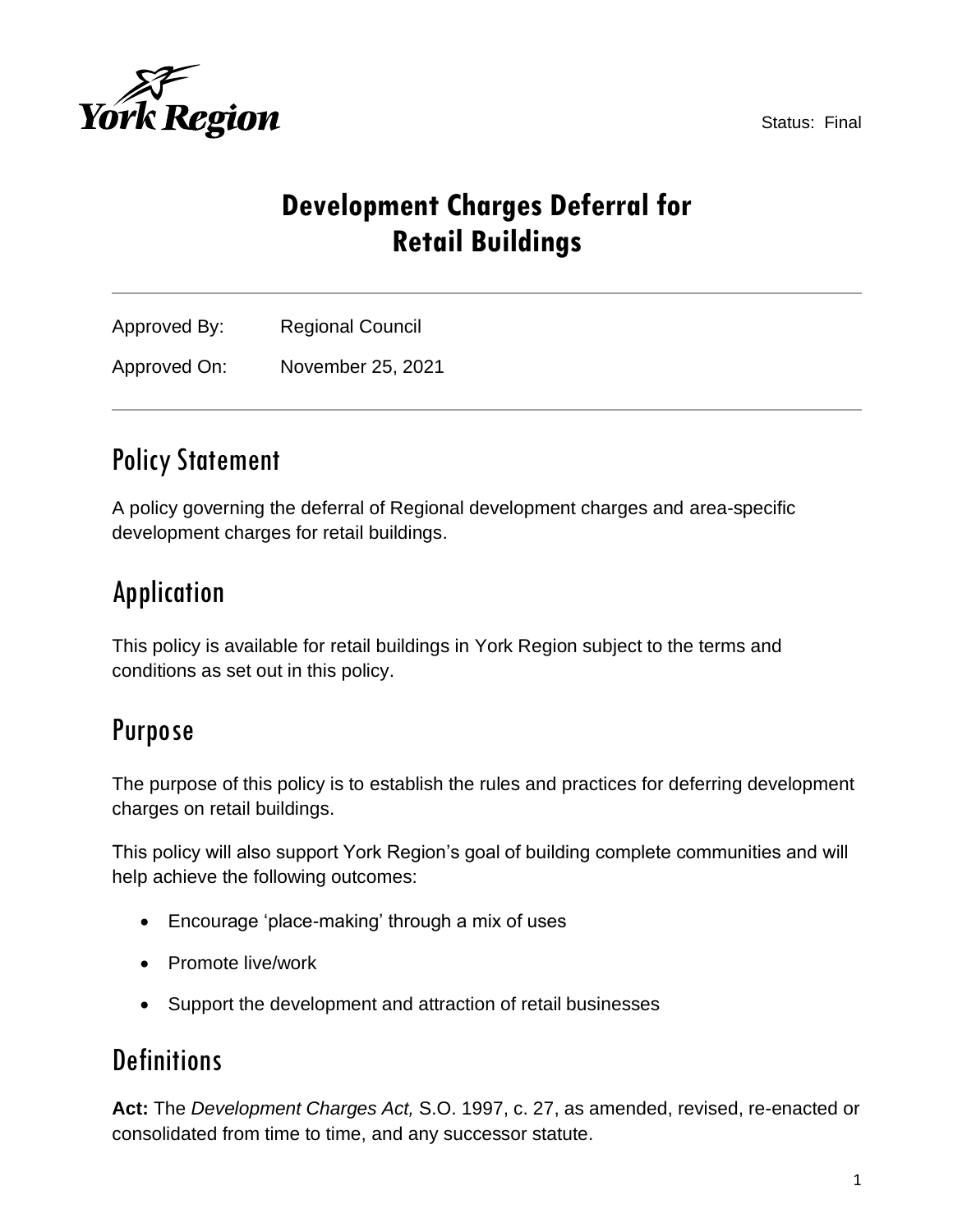**Development:** The construction, erection or placing of one or more buildings or structures on land or the making of an addition or alteration to a building or structure that has the effect of increasing the size or changing the use thereof from nonresidential to residential or from residential to non-residential and includes redevelopment.

**Development Charges:** The Region's development charges, including any areaspecific development charges.

**Gross Floor Area:** As defined under the Region's Development Charges Bylaw No. 2017- 35 as amended by Regional Development Charges Bylaw No. 2018-42 or any successor development charges bylaw.

Letter of Credit: A form of financial security issued by a financial institution that guarantees payment or performance by one or more counterparties to a beneficiary (the Region). At any time, the beneficiary reserves the right to draw upon the security up to a specified total in the event of default or non-delivery.

**Retail:** As defined under the Region's Development Charges Bylaw No. 2017-35 as amended by Regional Development Charges Bylaw No. 2018-42, or any successor development charges bylaw.

### **Description**

### **1. Development Charges Deferral Agreement**

Upon site plan approval and prior to building permit issuance, any developer(s) wishing to defer development charges for a retail building must enter into a development charge deferral agreement with the Region and provide the Region with a letter of credit for the development charges owed.

#### **2. Duration of Deferral**

The deferral of development charges for retail buildings will be in accordance with with following schedule:

- First anniversary of building permit issuance: one-third drawn from letter of credit
- Second anniversary of building permit issuance: one-third drawn from letter of credit
- Third anniversary of building permit issuance: one-third drawn from letter of credit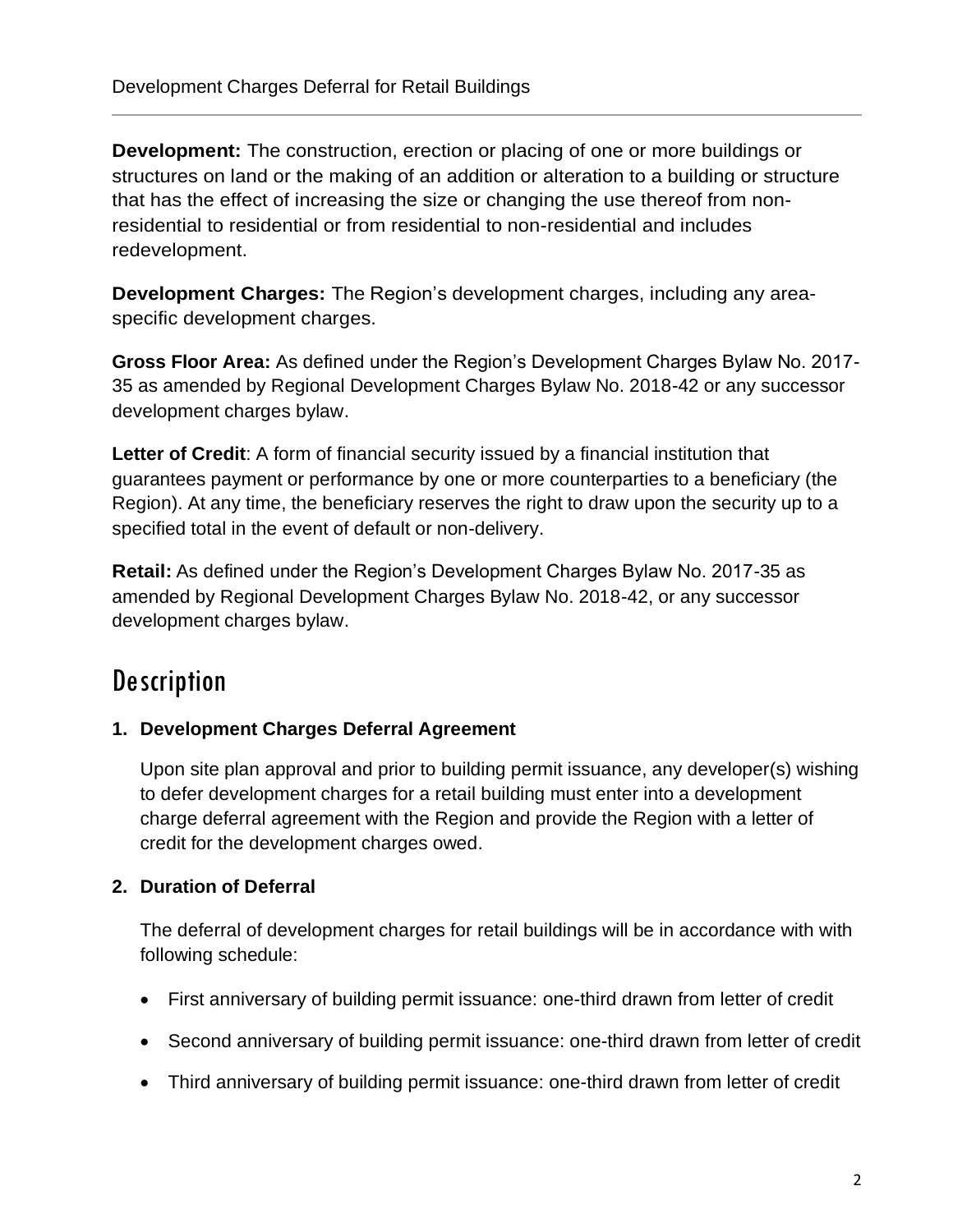For greater clarity, development charge payments are being deducted from the letter of credit through three equal annual payments beginning on the first anniversary of building permit issuance.

#### **3. Development Charges Rates**

The development charges rate will be the amount determined under the applicable Regional development charges bylaw, or area-specific development charges bylaw, on:

- a. Day of building permit issuance for:
	- i. Applications submitted for approval of a development in a site plan control area under subsection 41 (4) of the Planning Act for a retail building prior to January 1, 2020, or
	- ii. Applications submitted for an amendment to a bylaw passed under section 34 of the Planning Act prior to January 1, 2020

- OR -

- b. Day of application for:
	- i. Applications submitted for approval of a development in a site plan control area under subsection 41 (4) of the Planning Act for a retail building including and after January 1, 2020, or
	- ii. Applications submitted for an amendment to a by-law passed under section 34 of the Planning Act including and after January 1, 2020

For greater clarity, if clause b(i) or b(ii) does not apply to a retail building that is seeking to defer development charges including and after January 1, 2020, the development charges rate is determined on the day the development charges is payable in accordance with section 26 of the Act.

#### **4. Development Charges Payable**

The amount of the development charges payable to the Region, as required under the Act, will be based on the rates determined under Term '3' of this policy multiplied by the Gross Floor Area of the retail building, of which will be determined on the day that the developer(s) enters into a development charges deferral agreement with the Region and provides a letter of credit.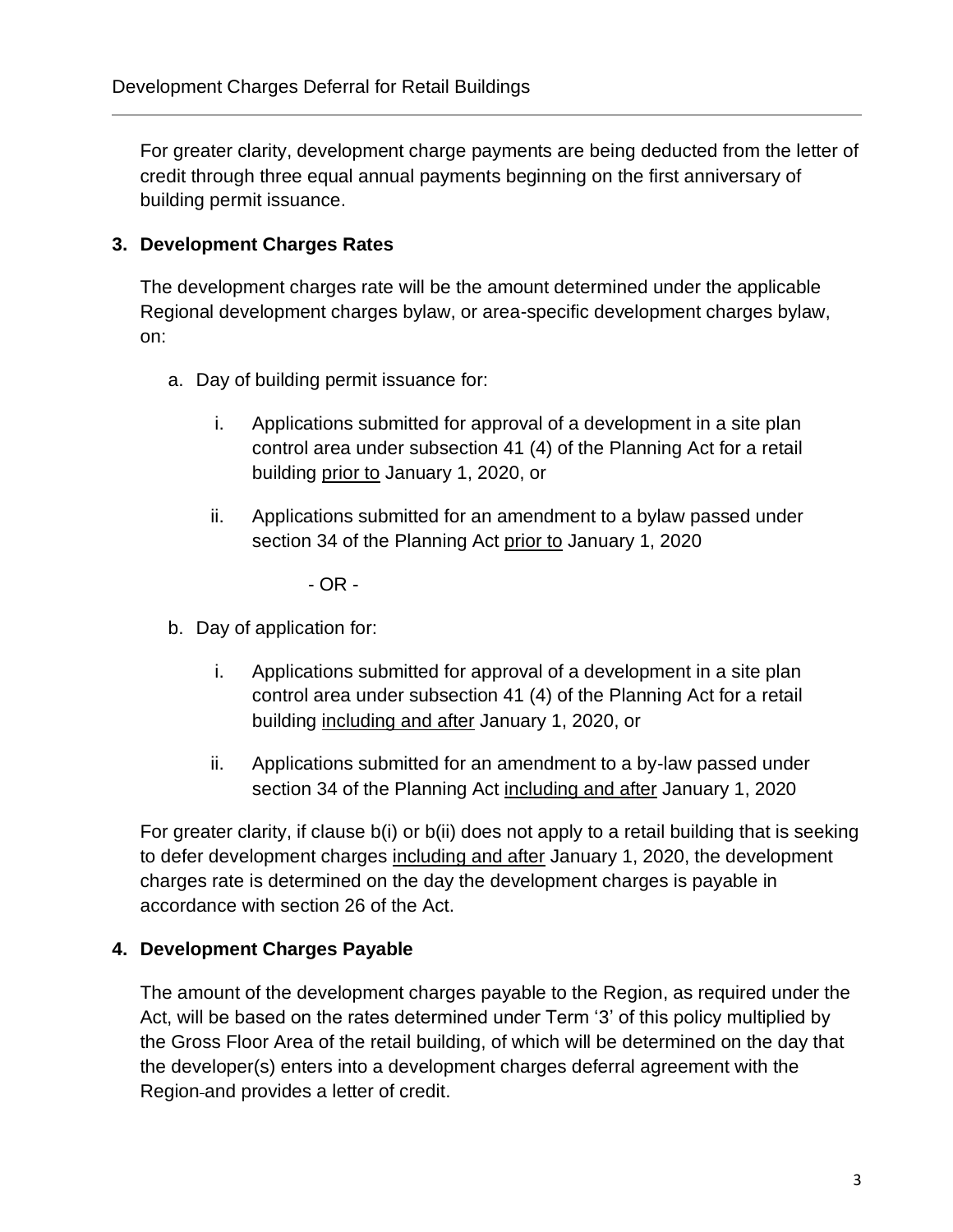Actual monetary value of the development charges will be received via draw upon the letter of credit which will be done in three equal annual installments, beginning on the first anniversary of the building permit issuance, by the local municipality, for the retail building.

#### **5. Security – Letter of Credit**

The submitted letter of credit must:

- Be printed on letterhead from the issuing financial institution
- Comply with the International Standby Practices (ISP98) or its successor as published by the International Chamber of Commerce
- Be denominated in Canadian dollars in an amount requested by the Region
- Include an automatic renewal provision where the agreement is to be in place for more than one year
- Indicate that the Region will be given 30 days' notice by registered mail if the counterparty does not intend to renew
- Refer to a renewal schedule described in the agreement where the value of any letter of credit renewals or extensions are subject to changes from the original letter of credit amount
- Conform to the intent of the standard format provided in Attachment A. Any deviation from the standard format will be subject to review by the Region and may be refused for non-compliance

A letter of guarantee or confirmation may be requested from time to time as evidence of capacity to secure a letter of credit. However, at no time will a letter of guarantee or confirmation serve as an acceptable alternative to a letter of credit. Letters of guarantee or confirmation must indicate that the financial institution is willing to provide a letter of credit in a format and within a time period deemed acceptable to the Region.

For all other details regarding the requirements of the letter of credit, please see the Region's Letter of Credit Policy, as amended, revised, re-enacted or consolidated from time to time.

#### **6. Interest Waiver**

No interest will be charged as the Region is in receipt of a letter of credit.

#### **7. Mixed-Use Buildings**

In the case of a mixed-use building, this policy will apply as follows: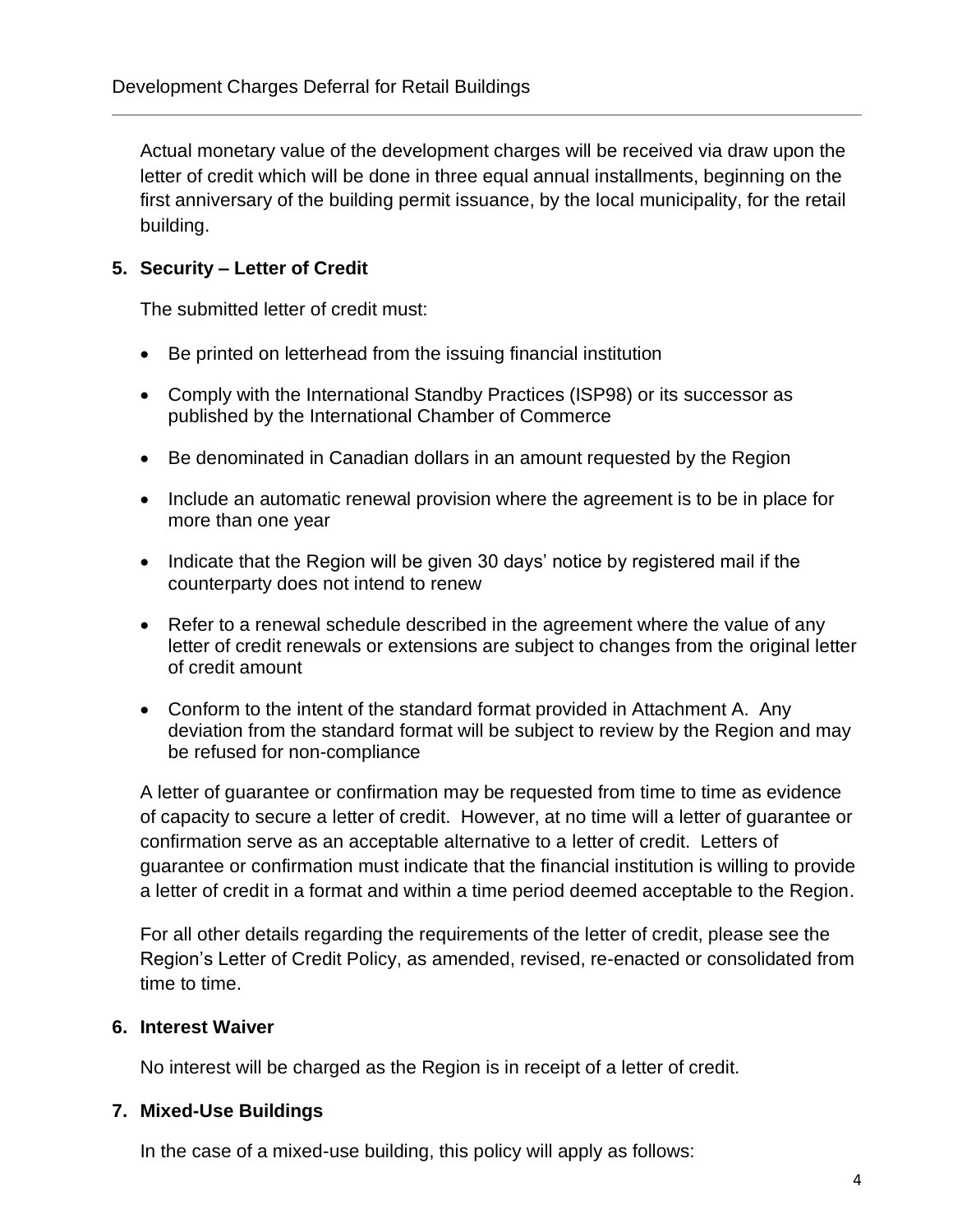- a. Each component of the structure will be deferred in accordance with the applicable policy:
	- i. If the applicable policy requires a letter of credit, a separate letter of credit will be required, and
	- ii. A separate development charges deferral agreement will be required, or
- b. The entirety of the building may be deferred based on the predominant residential use and in accordance with the applicable residential policy.

#### **8. Effective Date**

This policy will take effect the day it is passed by Regional Council and may be repealed by the Region at any time.

### Responsibilities

#### **Chief Administrative Officer, York Region**

• Signing of agreements

#### **Commissioner of Finance and Regional Treasurer, Finance**

• Signing of agreements

#### **Director, Treasury Office, Finance**

- Administer and enforce the deferral policy, including assisting stakeholders in determining if they qualify for the policy, the development charges rates to be applied, and the development charges payable
- Collect all development charges when due

#### **Director, Strategy and Transformation, Finance**

• Process the draw upon the letter of credit at the point development charges are due

### Compliance

The **Director, Strategy and Transformation** will process the draw upon the letter of credit at the point development charges are due (for example, in three equal annual installments).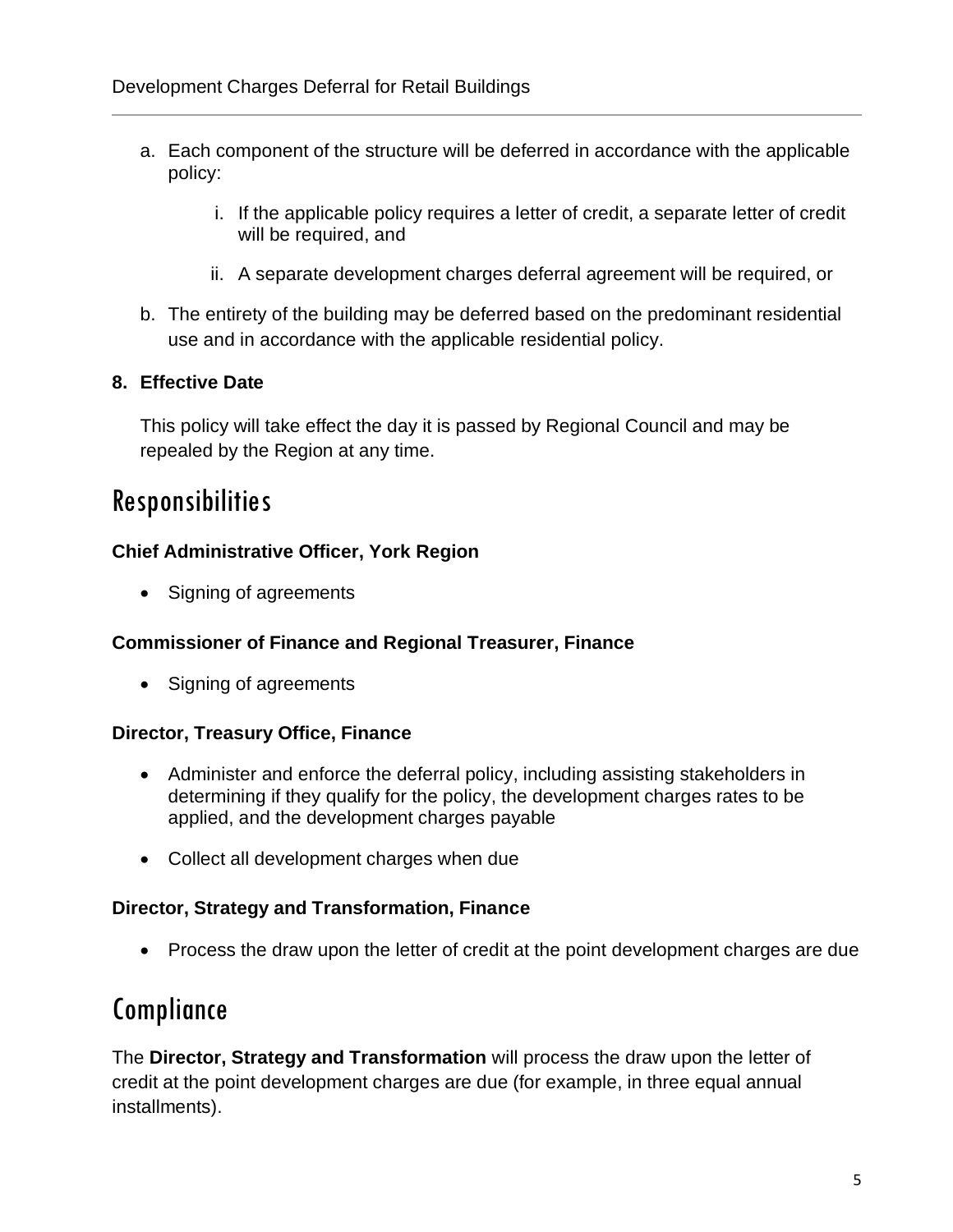### Reference

#### **Legislative and other authorities**

- [Bill 108, More Homes, More Choice Act, 2019](https://www.ola.org/en/legislative-business/bills/parliament-42/session-1/bill-108)
- [Development Charges Act, 1997,](https://www.ontario.ca/laws/statute/97d27) S.O. 1997, c. 27
- [Ontario Regulation 82/98](https://www.ontario.ca/laws/regulation/980082)
- [Planning Act, R.S.O. 1990, c. P.13](https://www.ontario.ca/laws/statute/90p13)

#### **Appendices**

- [Council Report, 2022 Development Charges Bylaw: Policy Directions, November](https://yorkpublishing.escribemeetings.com/Meeting.aspx?Id=228608f4-d57d-485a-a462-b12bec2e4b08&Agenda=PostMinutes&lang=English&Item=39&Tab=attachments)  [25, 2021](https://yorkpublishing.escribemeetings.com/Meeting.aspx?Id=228608f4-d57d-485a-a462-b12bec2e4b08&Agenda=PostMinutes&lang=English&Item=39&Tab=attachments)
- [Council Report, Letter of Credit Policy, April 18, 2013](http://archives.york.ca/councilcommitteearchives/pdf/rpt%204%20cls%201-3.pdf)
- [Letter of Credit Policy, April 18, 2013](https://www.york.ca/wps/wcm/connect/yorkpublic/5c62477a-2718-4c82-8dac-bfd42592f640/Letter+of+Credit+-+Finance+and+Administration.pdf?MOD=AJPERES)

### **Contact**

• Director, Treasury Office, Finance, at extension 71644

# Approval

| Council Date: November 25, 2021 | Committee Date: November 11, 2021 |
|---------------------------------|-----------------------------------|
| Council Minute Item: G.1        | Committee Minute Item: I.2.2      |

#### #13389479

Accessible formats or communication supports are available upon request.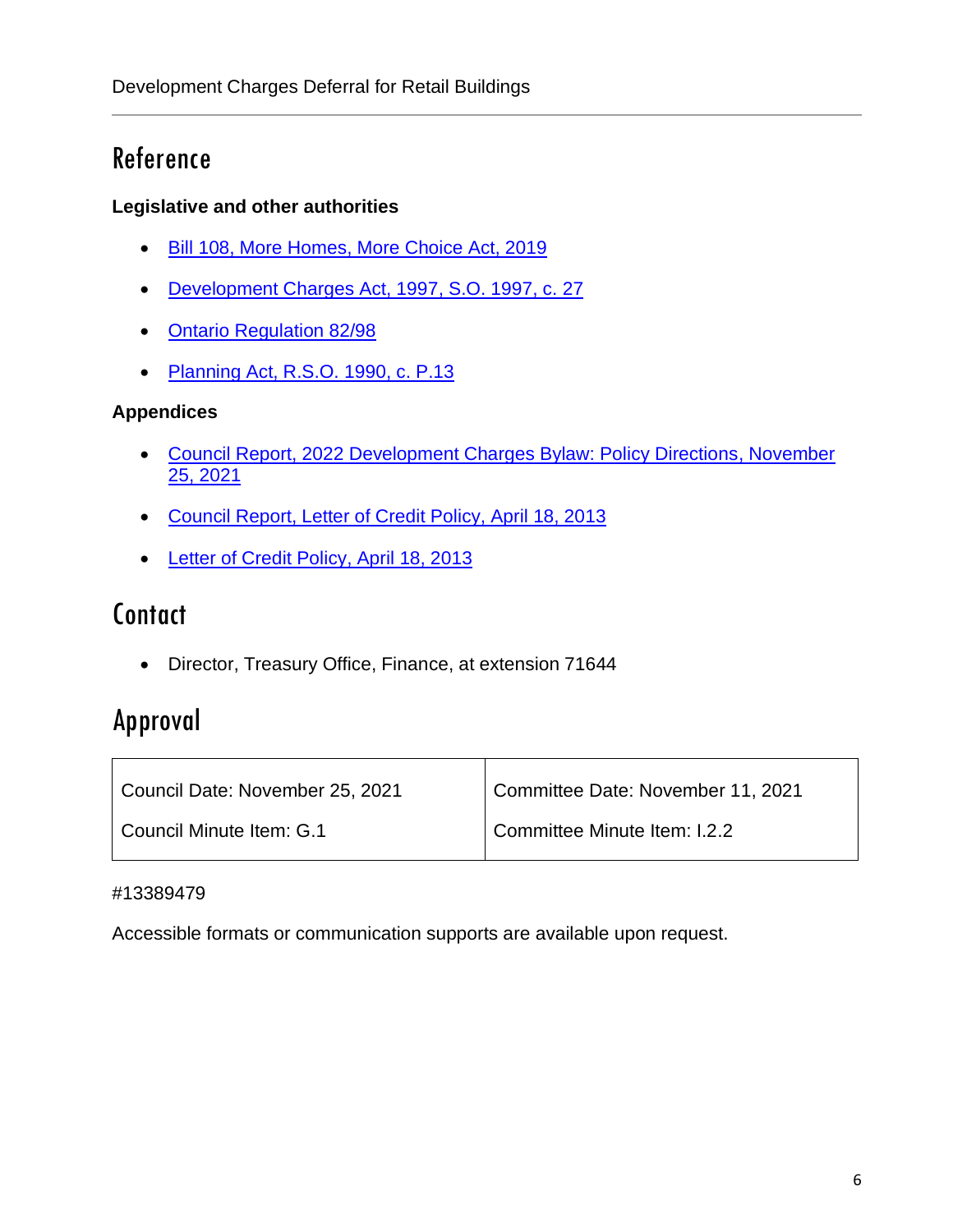#### **ATTACHMENT A**

REGION OF YORK STANDARD DOCUMENTATION FOR LETTERS OF CREDIT

*(insert bank letterhead)*

| LETTER OF CREDIT NO. |  |
|----------------------|--|
| $DATF^+$             |  |
| APPLICANT:           |  |
|                      |  |

#### **IRREVOCABLE LETTER OF CREDIT**

BENEFICIARY: The Regional Municipality of York 17250 Yonge Street Newmarket, Ontario, Canada L3Y 6Z1

| We hereby authorize you to draw on                |                                                                                                        |  |
|---------------------------------------------------|--------------------------------------------------------------------------------------------------------|--|
|                                                   | Bank, Address, Postal Code)                                                                            |  |
| for account of                                    |                                                                                                        |  |
|                                                   | (name of Applicant)                                                                                    |  |
| up to an aggregate amount of                      | Dollars (\$)                                                                                           |  |
| available on demand as follows:                   |                                                                                                        |  |
| Pursuant to the request of our customer, the said |                                                                                                        |  |
|                                                   | (name of Applicant)                                                                                    |  |
| we                                                |                                                                                                        |  |
| (name of Bank)                                    |                                                                                                        |  |
|                                                   | hereby establish and give to you an Irrevocable Letter of Credit in your favour in the total amount of |  |
|                                                   | DOLLARS (\$<br>CAD                                                                                     |  |

which may be drawn on by you at any time and from time to time upon written demand for payment made upon us by you which demand we will honour without enquiring whether you have a right as between yourself and our said customer to make such demand and without recognizing any claim of our said customer.

Provided, however, that you are to deliver to us at such time as a written demand for payment is made upon us a certificate signed by you agreeing and/or confirming that monies drawn pursuant to this Letter of Credit are to be retained and used to meet obligations in connection with: